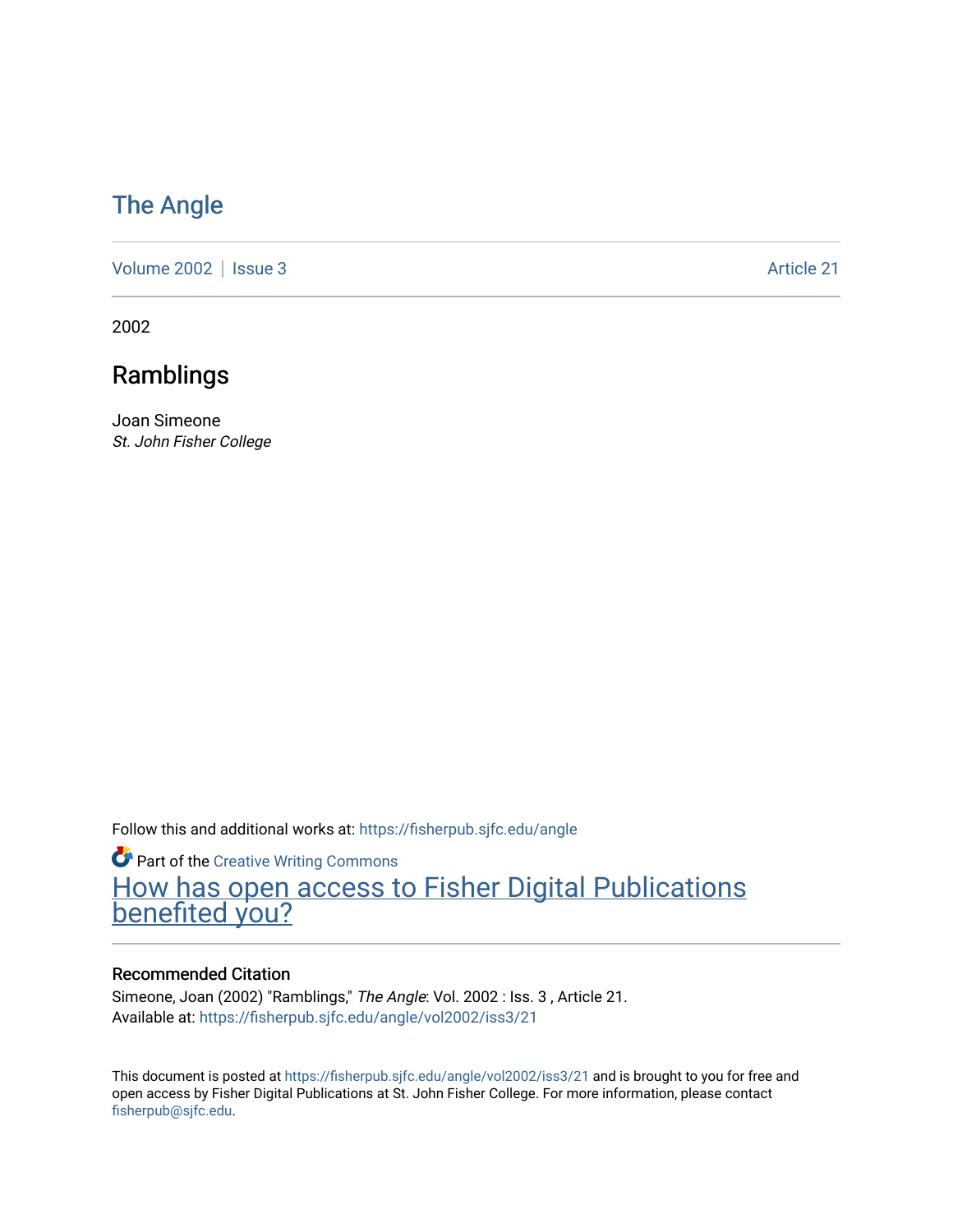### Ramblings

#### **Abstract**

In lieu of an abstract, below is the essay's first paragraph.

"429 Orange Street is the first home i can remember... don't know where i lived before that...the crimson red walls in the living room and the artwork one of us etched on the wall... don't know if it was my brother, my sister, or me... read a book that said the youngest child in a family doesn't remember very clearly because he has learned to rely on the memories of others, those who are older and thus possess authority where his memory conflicts with theirs, its discarded as having little worth he believes his memory is more accurately described as a rag-bin or shall we say "quilt" of other's memories, overlapping testimonies of what happened before he was born, mixed in with what happened after his birth, including him"

#### Cover Page Footnote

Appeared in the issue: Volume 2, Issue 3, 2002.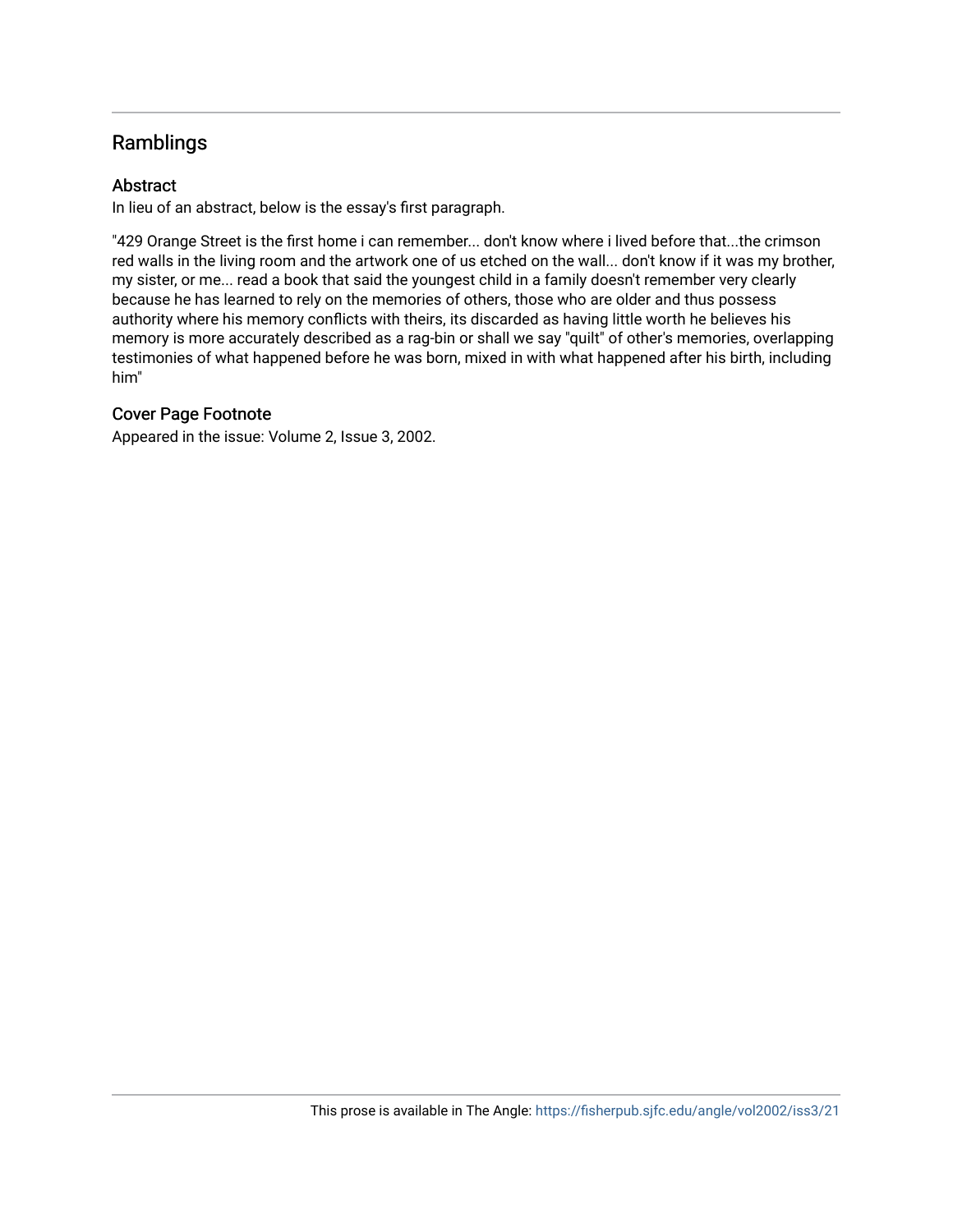# **JOAN SIMEONE**

## RAMBLINGS

429 Orange Street is the first home i can remember

don't know where i lived before that

the crimson red walls in the living room and the artwork one of us etched on the wall...

don't know if it was my brother, my sister, or me...

read a book that said the youngest child in a family doesn't remember very clearly because he has leamed to rely on the memories of others,

those who are older and thus possess authority where his memory conflicts with theirs,

its discarded as having litlle worth

he believes his memory is more accurately

described as a rag-bin or shall we say "quilt" of other's memories, overlapping testimonies of what happened before he was born, mixed in with what happened after his birth, including him

i'm trying to remember pieces of my quilt now

will i ever be able to or will there be so many unanswerable questions

and when i go away

who will be left to worry?

there was that nun in 1st grade making fun of my short haircut

said i looked likc a boy and the whole class laughed

it occurs to me now i was a mere audience for her and, of course, that damn nun probably had a pixie haircut too under that flying nun habit that was her costume back then

not wanting to go to school anymore

my mom locked the door so i wouldn't run back home

my sister and her fiiend were made to walk me

i got there

t-

being in the car with my dad as the radio announcer said Marilyn Monroe was dead who was this lady, i asked?

think the year was 1962 but i don't know where we were we going

if he was still here i wish we could go for that ride again...there's so many things i

still need to ask and question of him

hated going to the corner store for cigarettes for mom

why didn't i tell her back then...? she's been gone now from lung cancer since '89 and of course it is too late for us all so much has happened since she's been gone

dad had a heart attack one day at work

he never came home he was 48 and my mom 39 ...three small children were left behind my three children never knew him...is it possible to explain or describe a person who doesn't exist?

moved to Geneva because mom didn't drive

it was her ffiend convincing her it was a nice quiet town for those small children left behind one day at school a girl approached me on the playground at lunch said, "don't feel bad about your funny last name" see, she said, "my name is Debbie Queer,"

isn't that queer?

Queer changed to Quinn so people wouldn't think she was Queer now Debbie Quinn is the mayor of Half Moon Bay, Califomia, isn't it queer?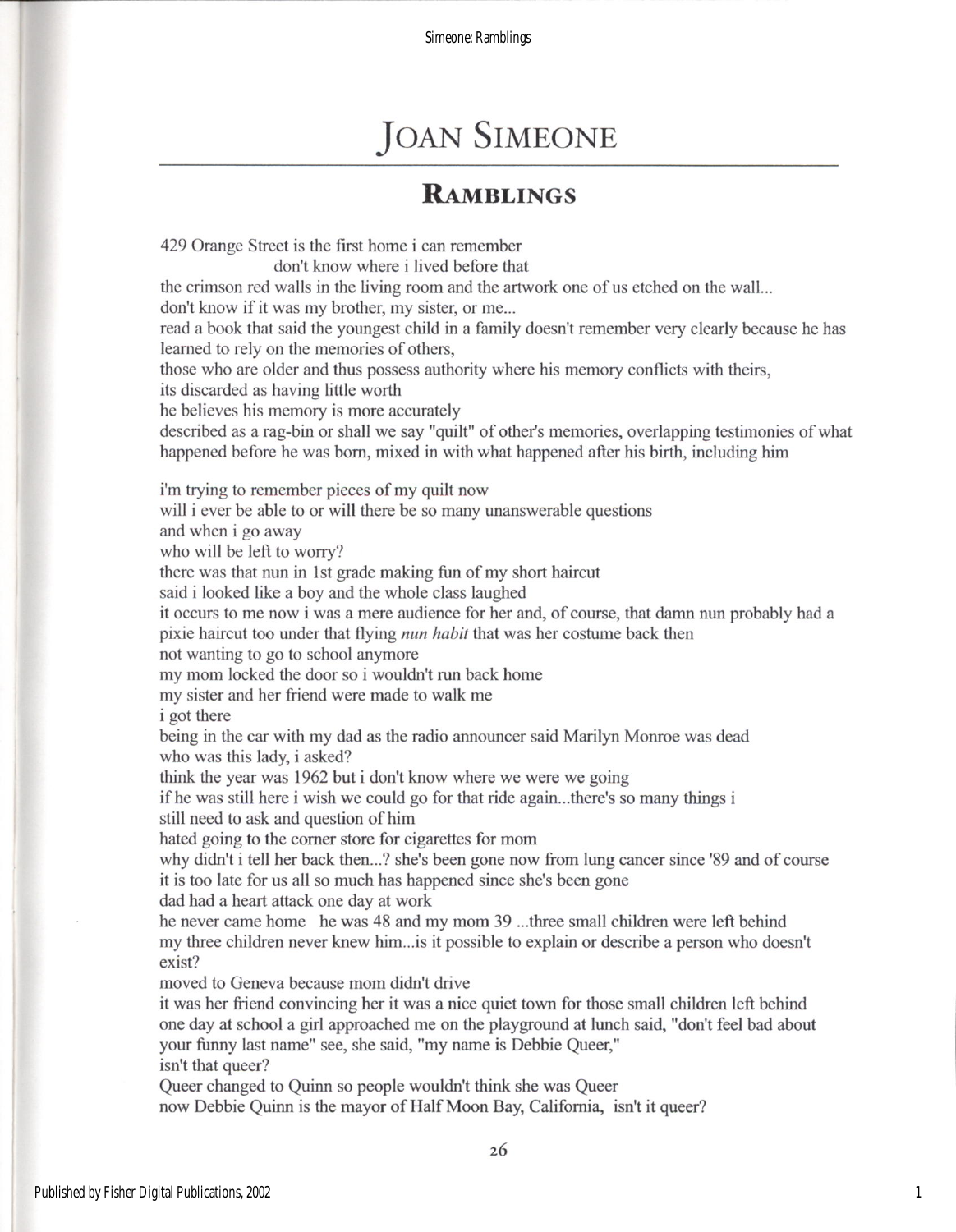and my first kiss at West Street playground

his name was Louie and his father had a funeral home

there was also that man in the old red car

walked a dozen paces and then ran wondering where to go - get the license plate number and tuck it away

detectives came over our house and told my mom he had been caught

no longer be roaming exposing that thing

in that old red car

married with children of his own

the men in blue suits said he was glad he had been caught

those vacations at the Edgewood Resort in Alexandria Bay

trailways bus for us because mom never did leam how to drive those three small children were all she had

cheerleading in 8th grade friends all made the squad

not me forgot how much this really bothered me

came back to mind when Sara, my daughter, tried for cheerleading in 9th grade

made varsity squad and cheered for all four years...go Sara, do everything imaginable, my heart leaps for you

freshman year dating a senior all the senior boys dated the freshrnen girls that year oh how the senior girls hated us that year

'69 sophomore year had a crush on a certain junior boy broke his leg sliding into home plate i sent him a get-well card signed in full instead of just Joan

would he wonder who i was?

he came back to school and hobbled over,

shook his head slightly and shyly said thanks. our eyes never left each other's until after a while everyone had left the hall

my very first best fiiend then and still today ...a lifelong contract?

remember my fake red leather coat

a senior in high school we all traveled to Washington for Tom's graduation

as we slept that night someone came into hotel room stole Mom's money and my red leather coat who gave that person a license to watch as we slept soundly? eerie to think someone could do

this the rest of that trip, i kept looking for my coat

first job right after high school at the big yellow box

those men would whistle when i walked out to the plant

back to the thoughts of the old red car

a certain day one of them called me over and said, "it's when we stop whistling you should be concemed" i knew what he meant and wanted to tell him but you don't understand that old red car

one day someone said, heh let's run for a marathon

four months of training and

offwent the eight Kodak woman to run their 26.2 miles in Ottawa

Oh the Ottawa Express:

there was Cisilyn the Jamaican

Annie the nurse

Lori who became a jehovah witness

Margie the consultant

Janice the mailroom woman

Korleen the divorcee

forever dieting Gretchen